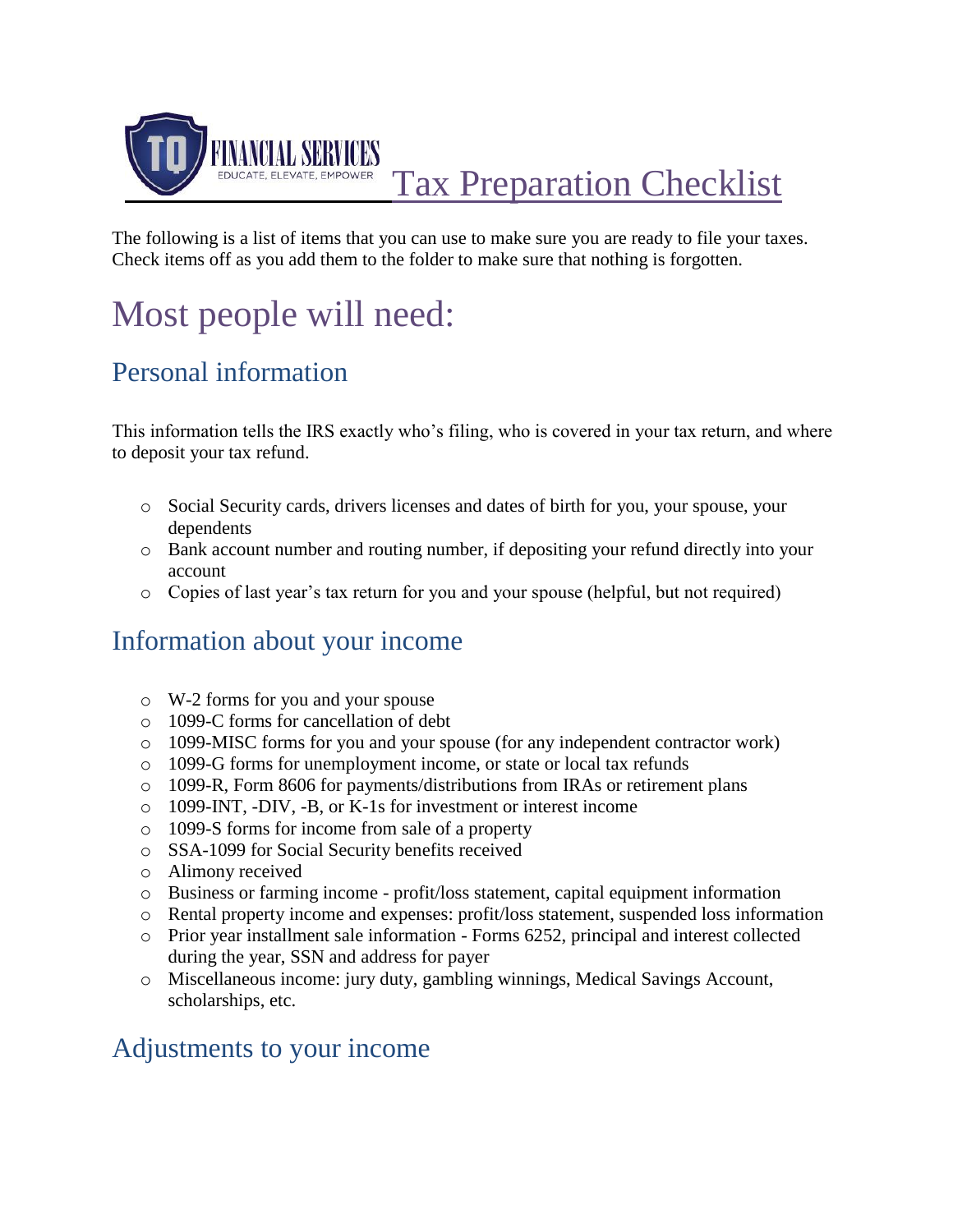These following items can help reduce the amount of your taxable income, which can increase your tax refund, or lower the amount you owe.

- o Form 1098-E for student loan interest paid (or loan statements for student loans)
- o Form 1098-T for tuition paid (or receipts/canceled checks for tuition paid for post-high school)
- o For teachers: Canceled checks or receipts for expenses paid for classroom supplies, etc
- o Records of IRA contributions made during the year
- o Receipts for any qualifying energy-efficient home improvements (solar, windows, etc.)
- o Records of Medical Savings Account (MSA) contributions
- o Self-employed health insurance payment records
- o Records of moving expenses
- o Alimony paid
- o Keogh, SEP, SIMPLE, and other self-employed pension plans

#### Deductions and credits

The government offers a number of deductions and credits to help lower the tax burden on individuals, which means more money in your pocket. The following documentation is needed to make sure you get all the deductions and credits you deserve:

## Itemized deductions:

- o Child care costs: provider's name, address, tax ID, and amount paid
- o Education costs: Form 1098-T, education expenses
- o Adoption costs: SSN of child; records of legal, medical and transportation costs
- o Forms 1098: Mortgage interest, private mortgage insurance (PMI), and points you paid
- o Investment interest expenses
- o Charitable donations: cash amounts, official charity receipts, canceled checks; value of donated property; miles driven and out-of-pocket expenses
- o Medical and dental expense records
- o Casualty and theft losses: amount of damage, insurance reimbursements
- o Records/amounts of other miscellaneous tax deductions: union dues; unreimbursed employee expenses (uniforms, supplies, seminars, continuing education, publications, travel, etc.)
- o Records of home business expenses, home size/office size, home expenses
- o Rental property income/expenses: profit/loss statement, rental property suspended loss Information

#### Taxes paid

o State and local income taxes paid